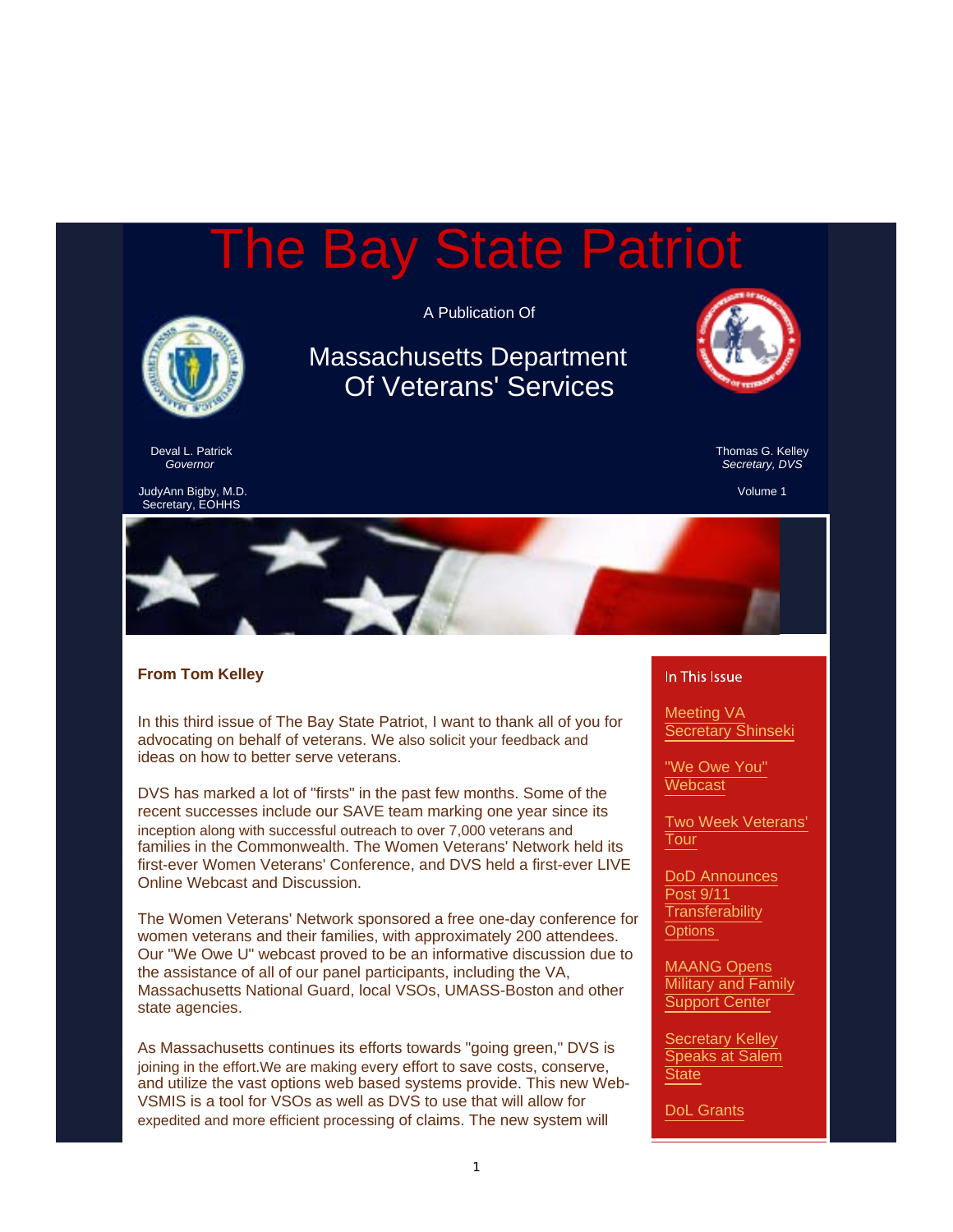save money, time, and paperwork while also providing better accuracy and communication between the cities and towns and DVS.

Most recently, I am proud to say, that DVS was the recipient of three Department of Labor Grants to address homelessness and unemployment among Massachusetts Veterans. Working with Veterans, Inc. in Worcester, The Northeast Veterans' Outreach Center, and Father Bill's these grants will allow us to assist veterans live independently and demonstrate skills learned through the training and work ethic demonstrated in their military service. (Please see the article by Charlotte Brindley for details.)

I look forward to hearing from all of you, and continuing to work with you on behalf of our veterans and families.

Thank you.

Vana li Nella,

#### Meeting VA Secretary Shinseki



**Left to right: Undersecretary of Veterans' Services Coleman Nee,** Caroline Powers of the Governor's Wash. DC Staff, State Senator Ken Donnelly, Lieutenant Governor Timothy Murray, VA Secretary Shinseki, Secretary of Veterans' Services Tom Kelley, State Representative Hank aughton

#### First Ever **Massachusetts** Women Veteran's **Conference**

New Women's **Memorial** 

Hail and Farewell to **Heidi** 

From the S.A.V.E. Team

Ipswich Hosts OIF/OEF Veterans

VA Benefits Information to **Massachusetts Veterans** 

Community Boating in Boston

Economic Stimulus Package and What it **Means** 

**Annuities** 

Legal Services for **Veterans** 

Veterans Smoking **Cessation Project** 

VA Reopens Health Care Enrollment

DVS Staff graduates **Supervisor** Certificate Program

21st Century DVS is Going Green

#### "We Owe You" Webcast

The Department of Veterans' Services delivered its first informational webcast on June 16th at the Campus Center at UMASS Boston."We Owe You: A Live Webcast Discussion for Veterans and Families about the Benefits and Resources Available to Them" was produced by the Rendon Group and hosted by Mike Nikitas of NECN. Lieutenant Governor Murray and Secretary Tom Kelley opened the events, and then 13 panel experts answered questions about DVS Benefits, VA health care, VA Benefits, the GI Bill, Housing, Women Veterans, Employment, Family Programs, TBI, Suicide, Vet Counseling Centers, Prevention and Operation Total Warrior. 285 participants watched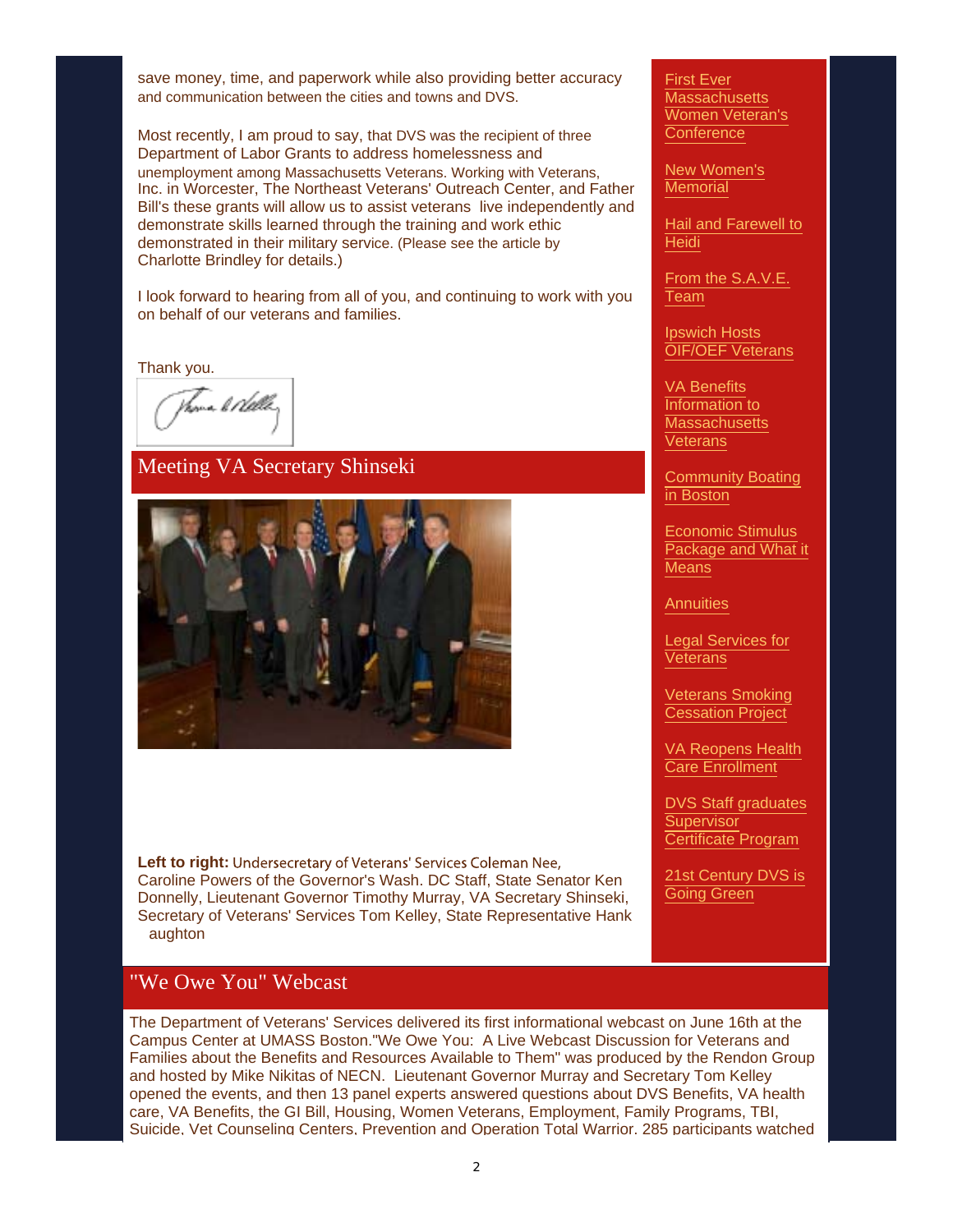the webcast live. The webcast was aired twice on NECN and continues to be available at www.weoweu.org. Responses to questions that could not be answered during the webcast due to time limits are posted there also. Please visit the website and watch the webcast. We welcome any feedback you may have.

*By Cheryl Lussier Poppe, Dir. Programs and Services*

#### Lieutenant Governor Murray's Veterans Tour



Recently, Lieutenant Governor Murray completed his two week MASS Veterans' Tour: Massachusetts Awareness for Support and Services. The tour, beginning June 15, and ending June 29 brought the Lieutenant Governor to various meetings, events, and facility tours throughout the Commonwealth. As the Chairman of the Governor's Advisory Council on Veterans' Services he has been a constant and dedicated advocate on behalf of veterans and their families in Massachusetts.

"Those who have served to protect the ideals of the United States of America and keep us safe deserve to be taken care of when they return home," said Lieutenant Governor Murray. "Over the last two weeks, I traveled across the Commonwealth to meet with veterans and their family members to hear about their needs and how we can better support them."

Throughout the two-week tour, Lieutenant Governor Murray made 18 stops including a round table discussion with OEF/OIF Veterans, taking part in the DVS "We Owe You" webcast, a visit to the Woburn Career Center, the Northeast Veterans' Outreach Center, Massachusetts National Guard sites, VSO offices, the Massachusetts Veterans Memorial Cemetery in Agawam, and the Women Veterans' Network Conference, where he delivered a welcoming speech.

The tour served as an avenue for the Lieutenant Governor to reach out to the veterans in the community, as well as the people working on behalf of the veterans. He was able to see, first hand, the great work being done by the various programs and agencies throughout the state. Furthermore, he was able to hear, directly, what some of the needs are in the various cities and towns.

*By Cayenne Isaksen, Media and Public Affairs Coordinator*

#### DoD Announces Transferability Options For "Post 9/11 GI Bill"



The Defense Department announced today its policy for transferring educational benefits to the spouses and children of service members under the "Post 9/11 GI Bill," which takes effect Aug. 1, 2009.

"This is as it should be in a volunteer force where families also serve," said Deputy Undersecretary of Defense for Military Personnel Policy Bill Carr. "Transferability of GI Bill benefits is the most requested initiative we receive from our service members, and we believe it will assist us

in retaining highly qualified military personnel."

Career service members on active duty or in the selected reserve on Aug. 1, 2009, and who are eligible for the "Post 9/11 GI Bill," maybe entitled to transfer all or a portion of their education entitlement to one or more family members. To be eligible, service members must have served in the Armed Forces for at least six years, and agree to serve four additional years, from the date of election to transfer.

Service members with at least 10 years of service, who by DoD or service policy are prevented from committing to four additional years, may transfer their benefits provided they commit for the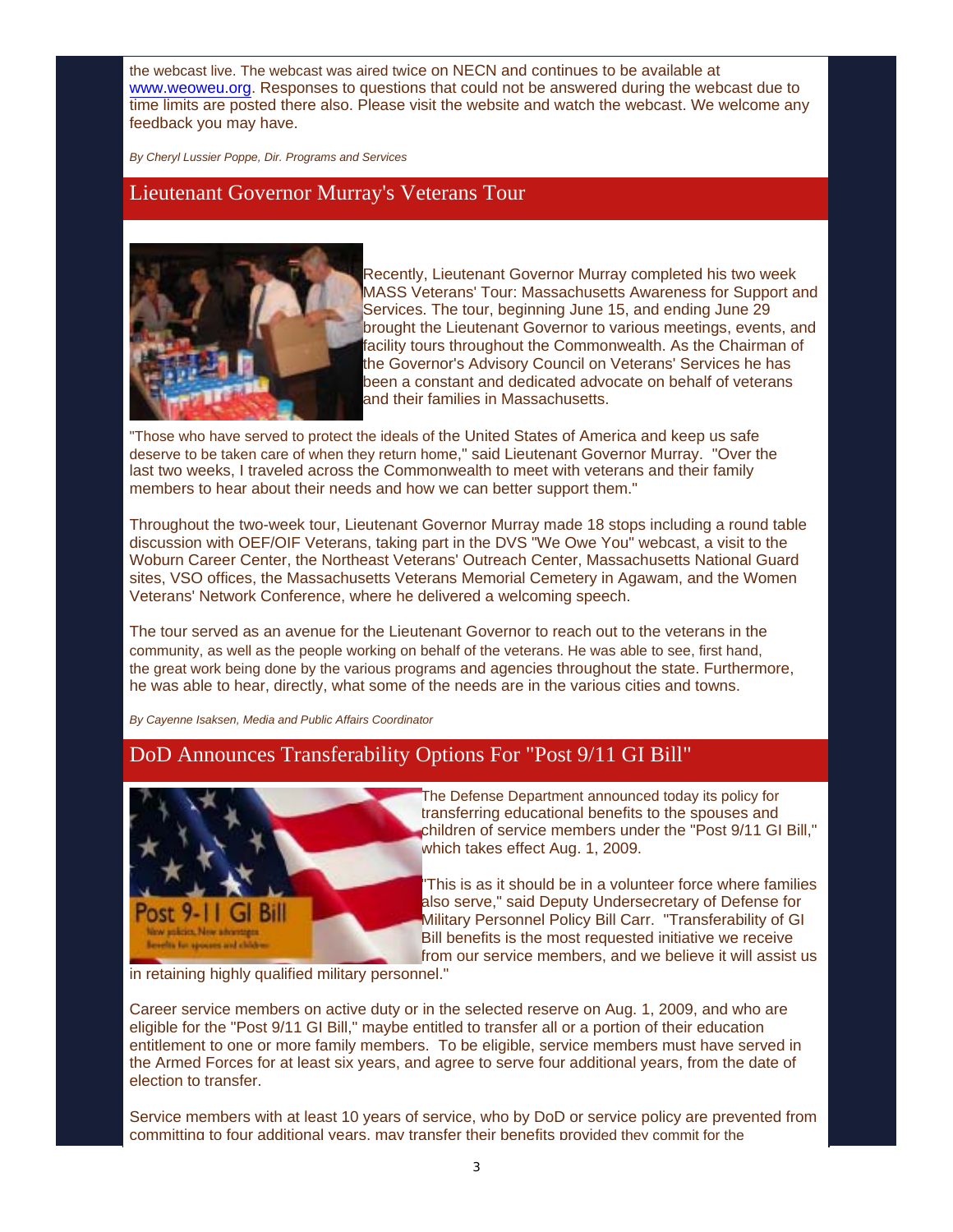maximum amount of time allowed by such policy or statute.

Additionally, to maintain proper force structure and promotion opportunities, temporary rules have been developed for service members eligible to retire between Aug. 1, 2009 and Aug. 1, 2012. Depending on their retirement eligibility date, these service members will commit to one to three additional years, from the date of election to transfer.

Service members may be eligible for the "Post 9/11 GI Bill" if they served at least 90 aggregate days on active duty on or after Sept. 11, 2001, and were honorably discharged. Based on the length of active duty service, members are entitled to a percentage of the cost of tuition and fees, not to exceed the most expensive in-state undergraduate tuition at a public institution of higher learning. Members not on active duty may also receive a monthly living stipend equal to the basic allowance for housing payable to a military E-5 with dependents, and to an annual \$1,000 stipend for books and supplies.

The Department of Veterans Affairs administers the "Post 9/11 GI Bill," and determines eligibility for education benefits. Further information on eligibility, benefit levels, and application procedures can be found at their Web site, http://www.gibill.va.gov

*VA press release*

# Grand Opening of Military and Family Support Center



 On June 23, Secretary Tom Kelley participated along with Lieutenant Governor Murray, MG Joseph Carter and Representative Scott Brown to cut the ribbon, marking the Grand Opening of the Military and Service Member Support Center in Wellesley. This center provides a central location for the Operation Total Warrior Reintegration Program for all National Guard and Reserve Components in Massachusetts and will combine that program with the central office of Family Programs, Chaplain, Military One Source, Military Life Consultant, the Transition Assistance Advisor, the Education

Office and the Director of Psychological Health. In addition, other state agencies will be able to use the facilities to meet with clients centrally and for meetings and trainings that are compatible with the goals of Operation Total Warrior.

*By Cheryl Lussier Poppe, Dir. Veterans' Programs and Services*

# Tom Kelley Speaks to Salem State College Veteran Alumni



On June 4th Tom Kelley delivered the keynote address to a gathering of over 80 Veteran Alumni at Salem State College. He thanked them for their service and reminded them that Massachusetts leads the way in benefits and services for veterans and their families, and provided an update on several initiatives. Secretary Kelley urged the college to step forward to assist veterans by maximizing the resources they have - expert staff,

facilities, counselors and veteran peers. Salem State has over 200 veterans attending classes.

The Veteran Alumni Dinner was the opening event of Salem State's Alumni Weekend. The purpose of the dinner was to gather Alumni to rejoin the campus, share memories of their days at Salem State and form an affinity group to support veterans returning to campus.

*By Cheryl Lussier Poppe, Dir. Veterans' Programs and Services*

# DVS Receives Three DOL Grants for Veterans' Employment

The Massachusetts Department of Veterans' Services was recently awarded three out of seventeen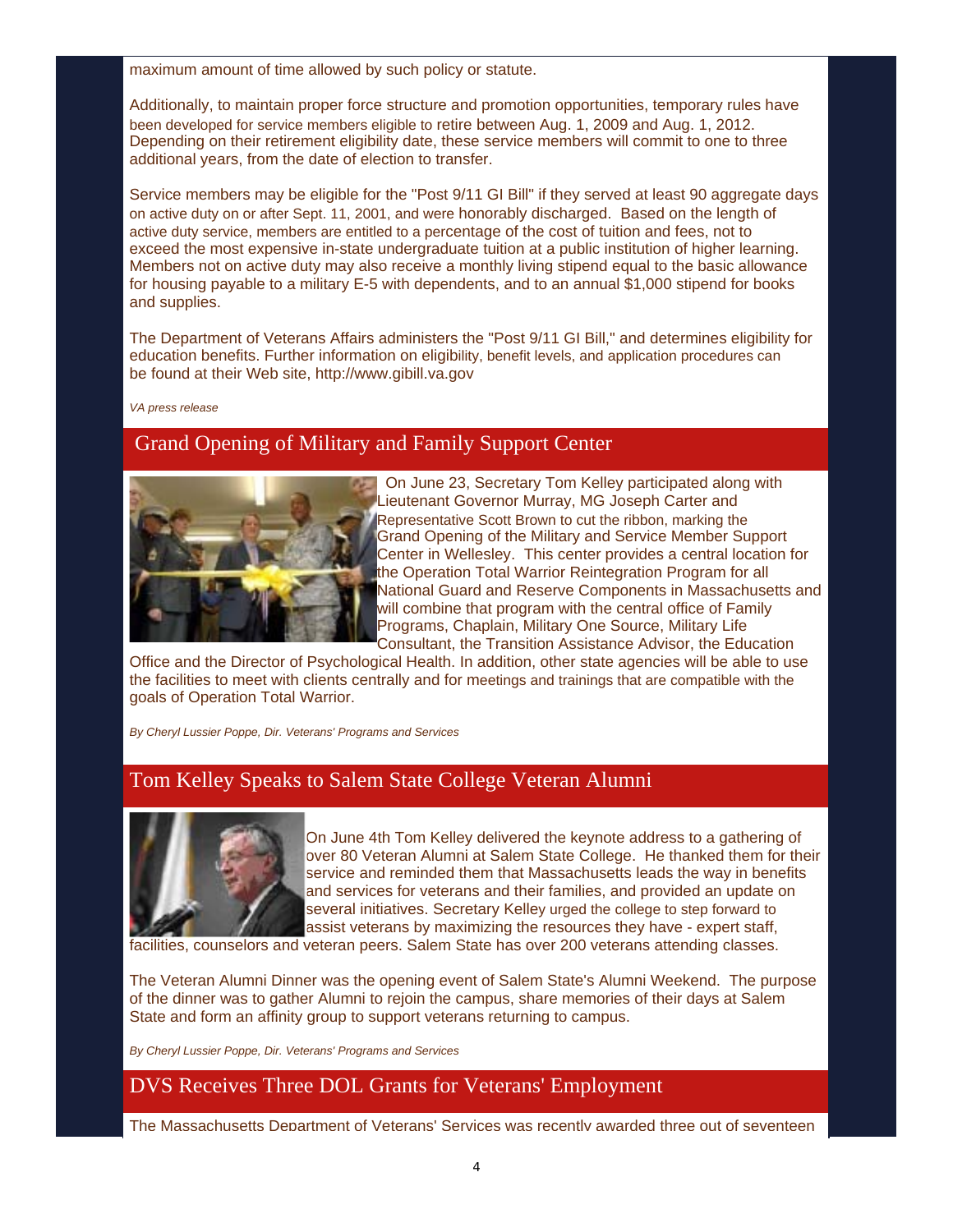U.S. Department of Labor (DOL) Grants under the Veterans' Workforce Investment Program (VWIP), and two grants with the Homeless Veterans' Reintegration Program (HVRP). The Massachusetts grants include collaborations with Veterans Inc. in Worcester, Father Bills and MainSpring in Quincy, as well as the Northeast Veterans Outreach Center in Haverhill. More information will be posted at our website in the next few weeks.

# Massachusetts First Annual Conference for Women Veterans



On June 27, 2009, the Women Veterans' Network hosted the first annual Massachusetts Conference for Women Veterans. About 240 women veterans, whose service spanned World War II through the present wars in Iraq and Afghanistan, had the opportunity to obtain information about the benefits and services available to them as veterans.

There were thirteen workshops that ranged from learning about Massachusetts Chapter 115 benefits, to getting involved with veterans organizations, and how one can use yoga to help manage symptoms of Post Traumatic Stress Disorder. In addition, there were exhibitors from various state, federal, and private organizations who were available to answer questions, to inform, and to engage them in matters concerning women veterans and their well being.

Lt. Gov. Timothy P. Murray attended the opening ceremony as the keynote speaker and spoke proudly of the Commonwealth's 27,000 women veterans' and the women currently serving on active duty from Massachusetts. Later in the day Lt. Governor Murray and his two daughters laid flowers at a WWII woman veterans' grave at the Massachusetts State Veterans Memorial Cemetery in Agawam.

"We would like to do this every year. This is our first time. We wanted to see what the reception was, and it was outstanding!" said Heidi Kruckenberg, Director of the Women Veterans' Network. "In the future we'll try to locate the conference in other geographic areas of the Commonwealth so that women veterans across the entire state have the opportunity to get involved and experience what we have experienced here today."

*By Panayiota Bertzikis, Women Veterans Network*

# Dedication of Women's Memorial in Marshfield

On Sunday, May 3rd , Frank Hayes, Rusty Tramonte, Barney Dowd and Veterans' Park Trustees dedicated a monument stone and a water fountain in a memorial park to honor all women veterans. This was a fitting tribute to the number of women veterans from the town of Marshfield who have served in all conflicts. The pink granite stone represents the strength of women's dedication and the fountain reflects the essential element important to all life, which is a great analogy to women's service in the military. Dozens of women veterans and supporters attended the dedication. George Earle was Master of Ceremonies. Representative Richard Cantwell, Undersecretary of Veterans' Services Coleman Nee and Cheryl Poppe made remarks as well as then VSO of Marshfield, Dick Martin. The lovely park is located at the intersection of Route 3A and Rte 139 in Marshfield and is worth the trip to pause and reflect.

*By Cheryl Lussier Poppe, Dir. Programs and Services*

Hail and Farewell to Heidi Kruckenberg, of the Women Veterans' Network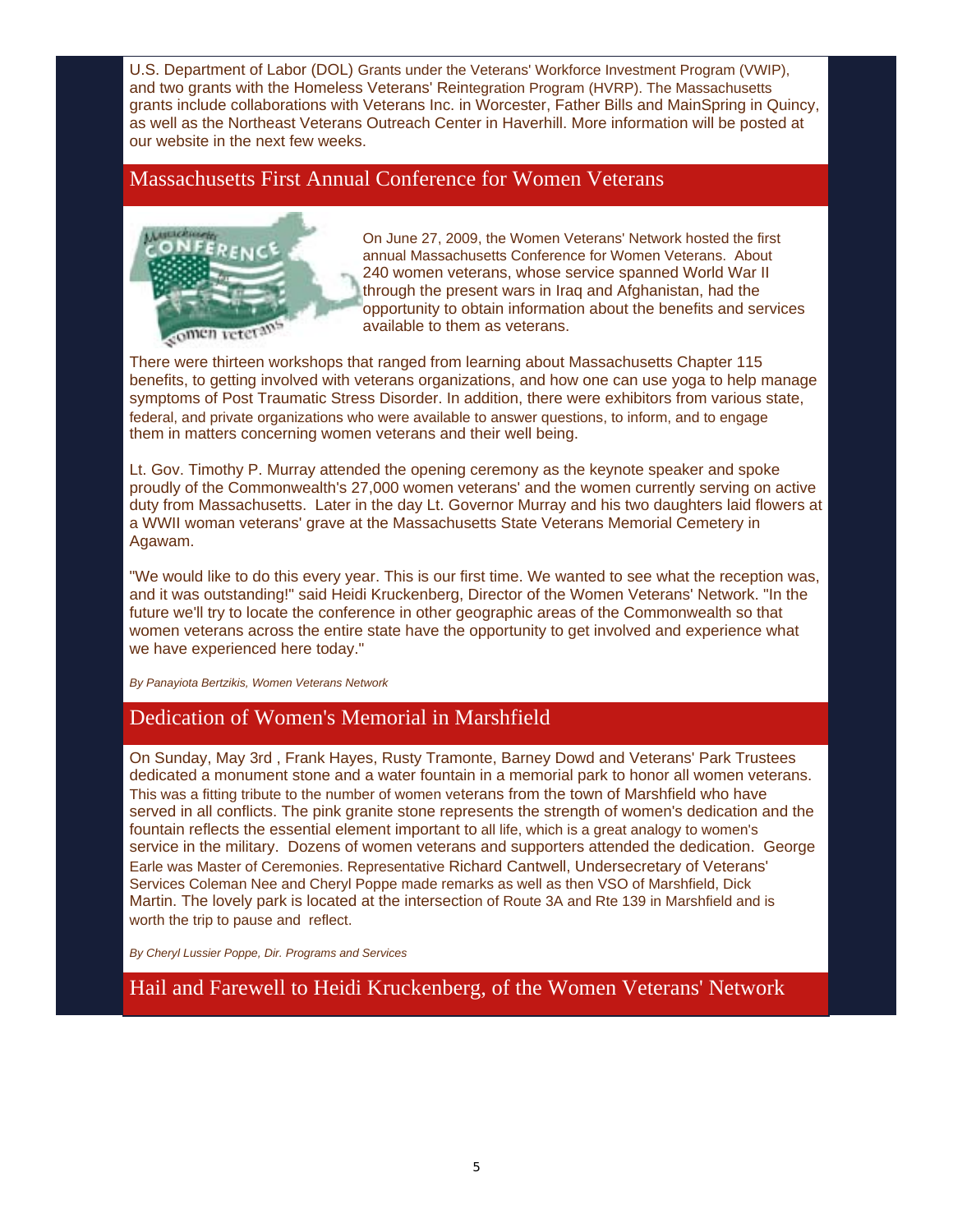

 With mixed feelings we bid farewell to Heidi Kruckenberg as the Program Coordinator for the Women Veterans' Network. Heidi joined the network in 2002 and since that time has led several initiatives, expanded the size of the women veteran database, started the Women are Veterans' Too event at the state house, and supported the annual luncheon run by the Governors' Advisory Council on Women Veterans. Through Heidi's efforts, many more women veterans in Massachusetts are aware of the benefits and services available to them. This past year Heidi organized a special

screening of the movie "Lioness" at the Boston Public Library and hosted a panel discussion afterward. She re-published Frequently Asked Questions for Women Veterans, and the culmination of her hard work was realized June 27, 2009 at the first statewide conference for women veterans held in Holyoke ( See separate article)

While we are sad to see Heidi leave the Network, we wish her well in her adventures ahead. Heidi will be starting her new profession as a Doula. A Doula provides preparation and support to women preparing for childbirth. A whole new population of women will now benefit from Heidi's strength, compassion and dedication to women. Heidi will remain at DVS on a part time basis to assist with the DVS website and publications.

*By Cheryl Lussier Poppe, Dir. Veterans' Programs and Services*

# From the S.A.V.E. Team



#### **News from Western Massachusetts...Collaboration is Key!**

Over the last year the SAVE team has increased its outreach to Western Massachusetts, and we are receiving a very warm welcome from all of the other veteran support organizations in the area. Collaboration between our team and other supporting agencies has been overwhelmingly successful.

 $STATEWIDE$  SAVE has partnered up with the Veterans Service Officers in the area, to support veterans as they return home. In early March, West Springfield's VSO Jim Berrelli and I made a presentation of state benefits to Marine OIF veterans who  $FOR$ had been home less than a week, on all of the benefits available to them, including the home loan program (A Home for the Brave) and M.G.L. Chapter EMPOWERMENT 115 benefits that are available to them through the Commonwealth of **Massachusetts** 

SAVE has also teamed up with the Northampton VA's OIF/OEF program to welcome home returning Air Force veterans. Our team accompanied the VA to Westover and Barnes AFB bases to offer support and address any current needs of those service members. The team presentation covered the Commonwealth's outstanding veteran benefits program and encouraged them to take advantage of any benefits they were eligible to receive.

The SAVE team will be partnering with the VA's returning veterans program in September and October of 2009 doing outreach to new veterans at the Big E in Springfield as well. In late October SAVE will also be partnering with the District Attorney's office in Western Mass., with a workshop for first responders in Hampden, Berkshire, Hampshire and Franklin counties. SAVE will share their success stories from previous collaborations with law enforcement, and also discuss ways to assist returning veterans in need.

The SAVE team is striving to serve the veterans in the western part of the state, and we intend to increase our collaborative relationships in our effort to support any veteran in the commonwealth that may benefit from our advocacy.

*By Holly Marston, Outreach Coordinator*

Ipswich VFW Hosts Iraq/Afghanistan Veterans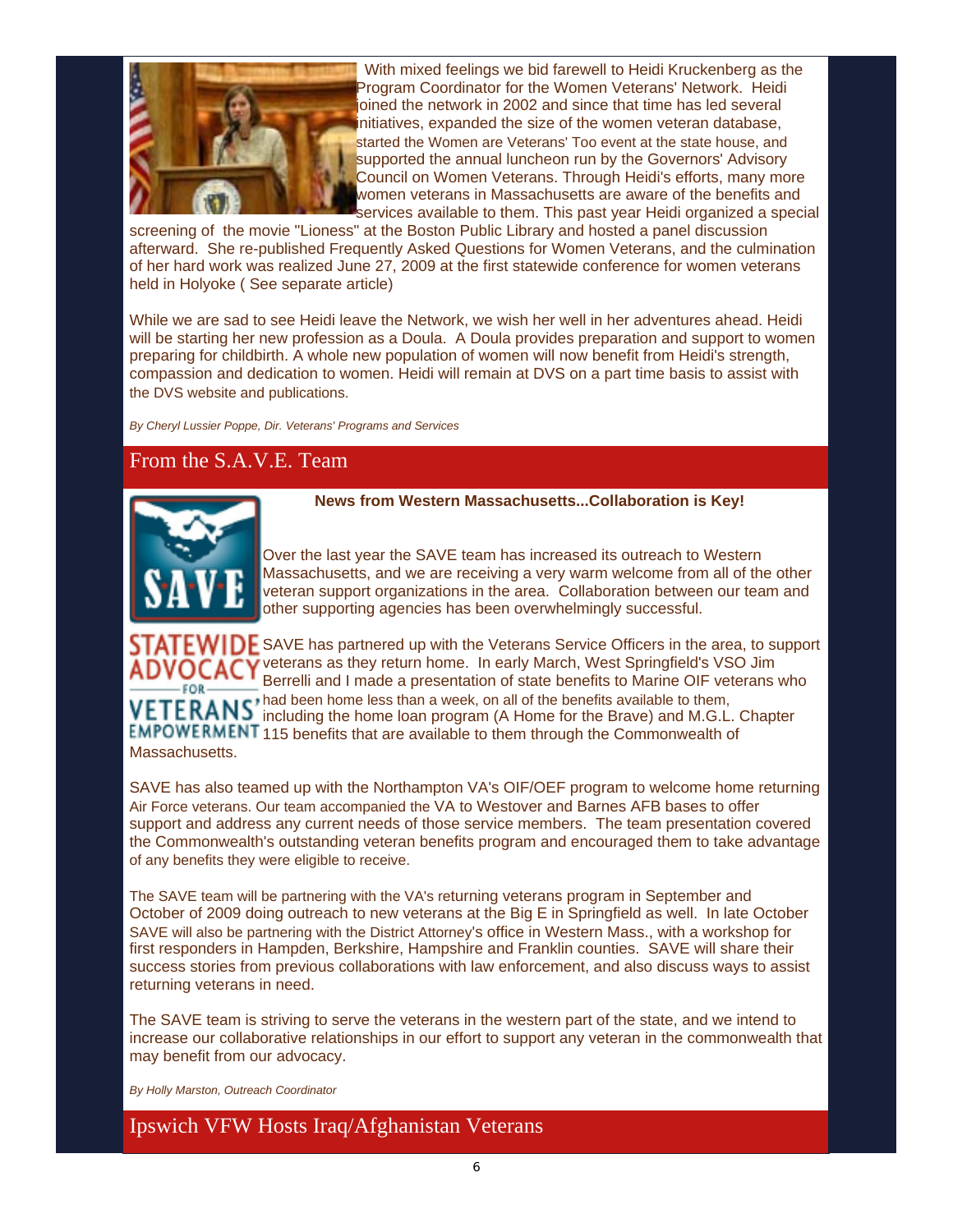On June 13th, the Ipswich VFW hosted an informational gathering for OIF/ OEF Veterans at the Ipswich VFW. This was sponsored by the local VFW, PLAV, American Legion and AMVETS posts. Several agencies presented briefings on benefits and services to reach out to veterans in the local area. Kevin Lambert of DVS (SAVE), Terry Hart, Ipswich VSO and Steve Mitchell, the LVER from the Cape Ann Career Centers were among those presenting briefings. Several veterans and family members commented on the timely information and were pleased to learn about all the resources available. The VFW hopes to host another similar event next year.

Among the visitors were Representative Brad Hill, and Senator Bruce Tarr. Operation Troop Support, a family support operation based out of Danvers Massachusetts was there in full force with one of its dedicated Volunteers, Joanne Patton. Mrs. Patton is the wife of General George Patton Jr., and an avid veterans' advocate. Mrs.Patton announced an upcoming event at Green Meadows Farm in Hamilton for returning OIF/ OEF Veterans and their families. This will be held on Saturday, August 29th from Noon -3 pm. Details can be found at www.gmfarm.com.

*By Cheryl Lussier Poppe, Dir. Veterans' Programs and Services*

## VA Provides Benefits Information to Massachusetts Veterans

There is a new process for providing benefit summary letters for veterans and survivors. These letters, in the mail now, inform beneficiaries of their current benefit status and provide one document that can be used for multiple purposes. The beneficiary can use this letter for state tax and vehicle tax relief, as a statement of benefits to provide to lenders, in establishing civil service preference, or for any other Massachusetts programs or entitlements requiring VA benefit verification.

This letter is a summary of benefits the veteran is currently receiving from the Department of Veterans Affairs (VA). The letter to disabled veterans is for use in applying for benefits such as state or local property or vehicle tax relief, civil service preference, housing entitlements, free or reduced state park annual memberships, or any other program or entitlement for which verification of VA benefits is required. The letter is considered an official record of service-connected disability(ies).

The letter contains the following information: Personal Claim Information, Military Information, and individual VA Benefits Information.

If you have any questions about this letter or need additional verification of VA benefits, please call us at 1-800-827-1000. If you use a Telecommunications Device for the Deaf (TDD), the number is 1-800-829-4833. Send electronic inquiries through the Internet at https://iris.va.gov.

*By Richard Earley, Contact Office*

#### Open House at Community Boating



Community Boating Incorporated hosted an open house for Veterans and family members on June 21st. The purpose of the program is to welcome veterans home, introduce them to the joys of sailing. CBI especially wants to make disabled veterans aware of their accessible sailboats as part of their universal access program. At the event they announced special rates for veterans, active duty military and disabled veterans. While a regular membership is \$240 for a season (May thru September), veterans and active duty military memberships are \$120, and disabled veteran rates are commensurate with the universal access program fees (\$1). For more information, contact Marcin Kunicki at 617-523-1038 Ext. 23 or Marcin Kunicki [marcin@community-boating.org]. More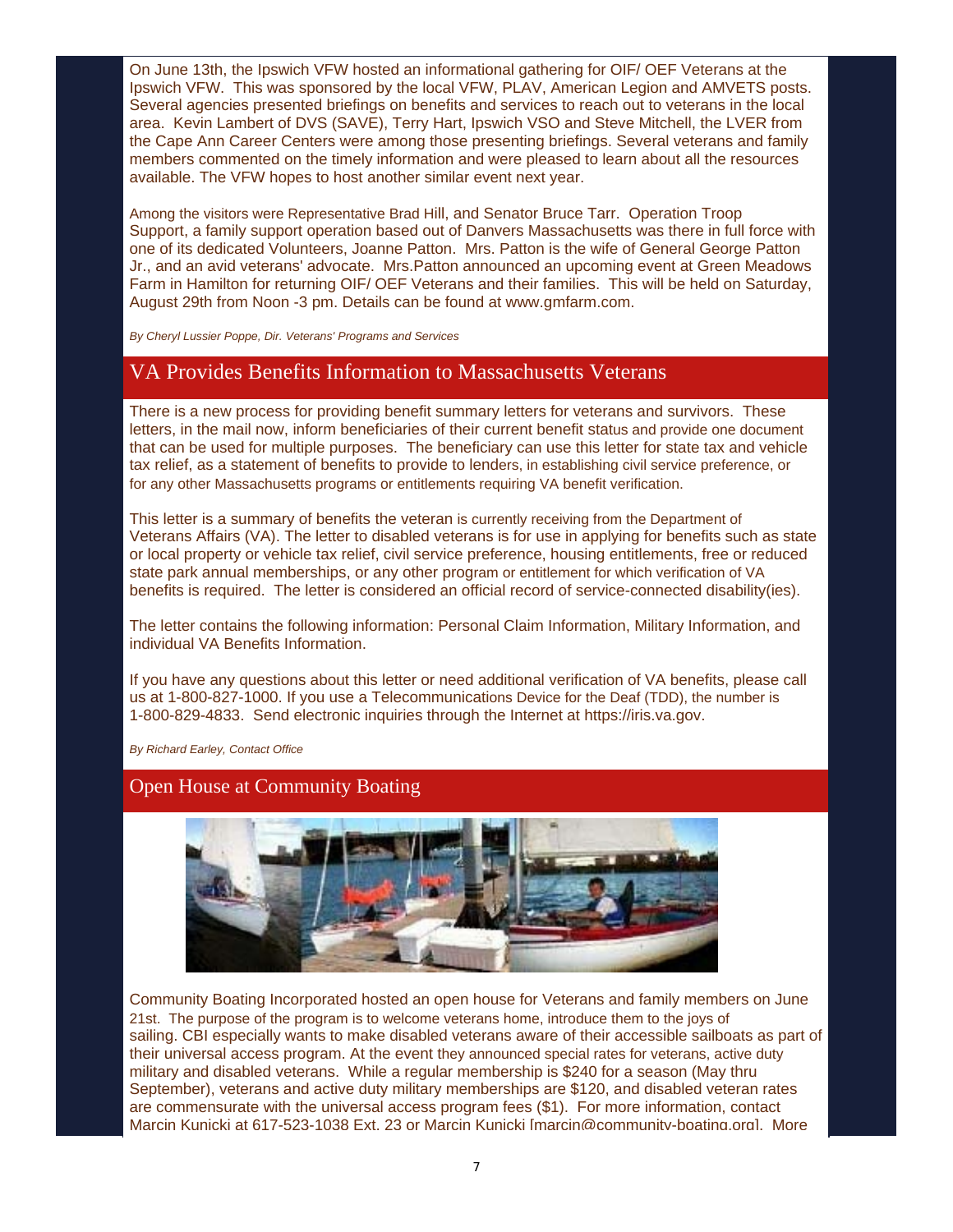information about schedules and programs can be found at http://www.community-boating.org

*By Cheryl Lussier Poppe, Dir. Veterans' Programs and Services*

#### Economic Stimulus Package

The IRS through the Economic Stimulus Package is giving a \$250 one-time payment to retirees, disabled individuals, and SSI recipients receiving benefits from the Social Security Administration, Railroad Retirement Beneficiaries, and disabled veterans receiving compensation benefits from the U.S. Department of Veterans Affairs.

The one-time payment is a reduction to any allowable "Making Work Pay Credit" (this credit is also part of the stimulus package and will provide a \$400 per individual \$800 per family refundable tax credit in 2009 and 2010). So if you are looking for the \$400 or \$800 next that amount will be reduced by the \$250 payout this year. If you have any questions please feel free to contact: Gail.McAuliffe@Massmail.state.ma.us

*By Gail Eldridge-McAulliffe, Paralegal*

# Need an Annuties Refresher?

The Massachusetts annuity for 100% service-connected disabled Veterans, Gold Star spouses and Gold Star parents are disbursed twice a year, during the last week of July and the last week in February. Applications for a February pay-out must be complete and approved by December 31st and applications for an August pay-out must be completed and approved by June 30th of any given year.

Once approved, annuity recipients must inform Veterans' Services of any changes in address or bank information if they have signed up for direct deposit. Failure to do so in a timely manner may cause the next disbursement to be delayed. Additionally, family members of the annuitant must inform our office of the annuitant's death as the annuity is a non transferable benefit.

Documents needed to accompany the applications are listed on the bottom left hand corner of the application. Please make sure all necessary documents are included for mailing. If an incomplete application is mailed in, a follow up letter will be sent to the applicant requesting additional documents. In addition, an approval letter will be sent out to the recipient as soon as the application is approved.

Applications for the annuity are available at the local Veterans' Offices throughout the state and may also be downloaded from the Veterans' Services web site at www.mass.gov/veterans. Once on the home page, click on "Annuities" then click "How to apply". There are links for applications, direct deposit forms and the W9 form. Direct deposit is optional, but every application must have a W9 form to process a payment as mandated by the Office of the Comptroller.

*By Jackie Rivera, Director of Annuities*

# Veterans' Legal Services Initiatives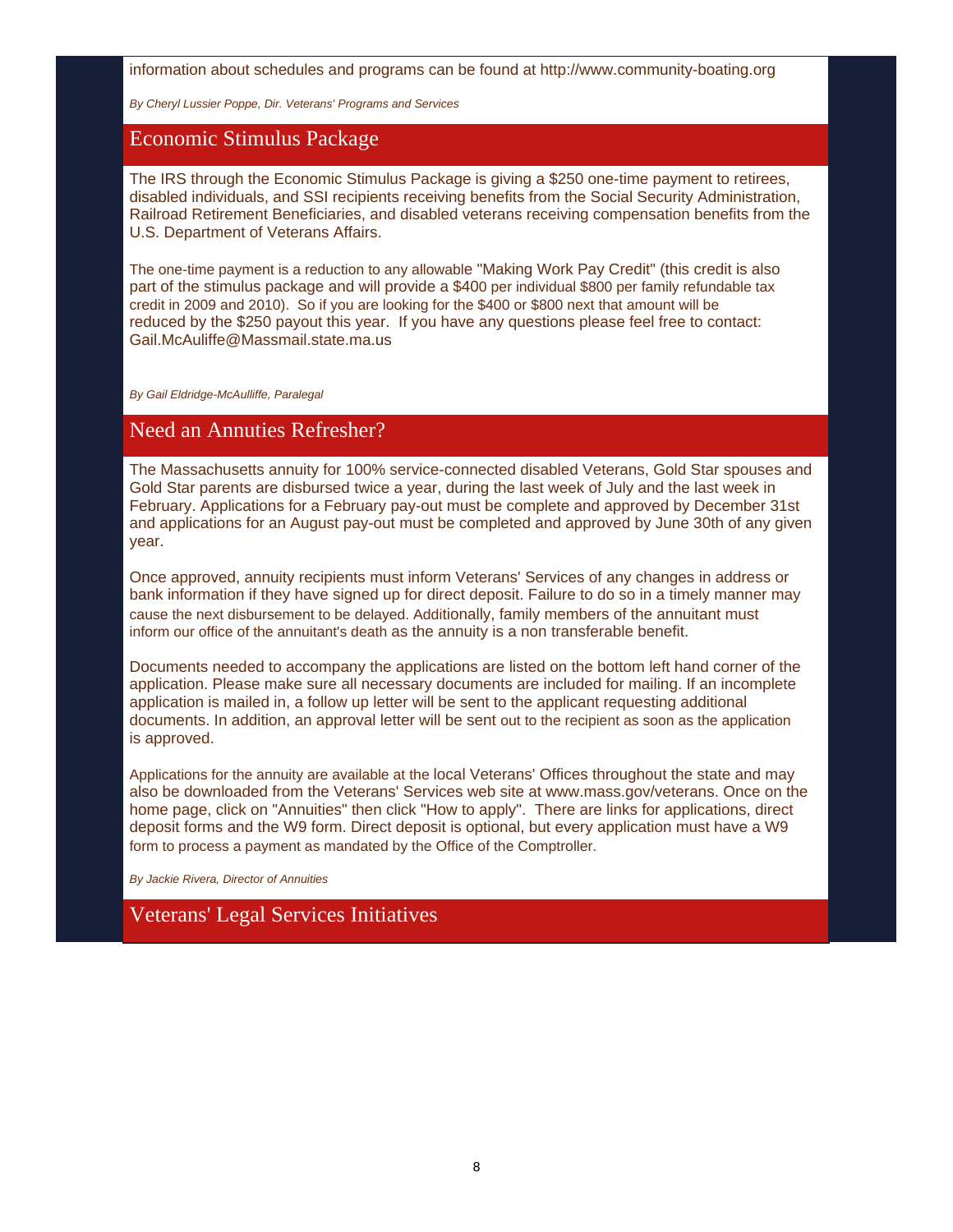

 The "Serving Our Veterans in the Law" initiative has been made possible, the last two years, due to a collaboration between The Department of Veterans' Services and the Massachusetts Bar Association. From this collaboration the Veterans "Dial-A-Lawyer" program was launched. This program is held twice annually and is specifically designed for veterans who can call in, to a call center, and have a range of legal issues answered over the phone. Veterans can also call every Monday from 3:00 p.m. to 5:00 p.m. to discuss issues related to VA benefits claims. Our upcoming dates for FY 2010 will be October 15th and April 29th.

Secondly, this year we started a new initiative called our Visiting Lawyer Program. This program was set up at the request of Ken Trajanowski, VSO of the Northbridge District. We held this first of its kind event on June 3rd at

the American Legion in Northbridge. Telephone intake registration was required, prior to the event. On the day of the event the pre-registered clients got to meet face-to-face with volunteer attorneys, including Ed McIntyre, President of the Massachusetts Bar Association, for a 15 minute discussion of their legal issues. All that participated seemed very pleased with the program. We will be hosting a similar event at the stand down at the Veterans' Northeast Outreach Center on September 24th again registration will be required prior to the event, more information will be forthcoming. (If you are a VSO and would like to host an event in your area please contact Gail Cavanaugh-McAuliffe at (617) 210-5782 or Elizabeth O'Neil at (617) 338 -0560 to make arrangements.)

A new relationship was developed this year between DVS and the Boston Bar Association Bankruptcy Section. During our First Massachusetts Conference for Women Veterans recently held at Holyoke Community College, we were fortunate to have Attorneys Don Lassman and Mark Rossi present "Navigating Through Difficult Economic Times" which covered credit problems, foreclosure and bankruptcy to the attendees. The attorneys are knowledgeable and very pleased to be aiding veterans in this manner. (If you would like to schedule a session please contact Gail Cavanaugh-McAuliffe at (617) 210-5782.)

Thanks to a grant from the Massachusetts Bar Foundation these programs will be continuing through this fiscal year. We would also like to thank Shelter Legal Services Foundation for their support of these programs and their services to our veterans.

*By Gail Cavanaugh-McAuliffe, Paralegal*

#### Veterans' Smoking Cessation Program Saw Great Success

COURAGE, COOMITMENT. THE WILL TO SURVIVE.

You have what it takes to guit smoking.

.<br>Voterora, get FREÉ nicotico patche<br>In lady you quit the good! 1-800 my m-cap p 400-814 4619.<br>Fight 4 Your Life, Quit now.



 The Department of Public Health (DPH) and DVS collaborated, in November 2008, to launch a veterans' smoking cessation program. The program was put in place to assist veterans and their families in the battle to quit smoking. Over the course of six months, the quitline was able to assist 3, 680 veterans and family members in their fight to quit smoking.

Massachusetts veterans smoke at a higher rate than

the general adult population: 22% as opposed to 16.4%, when adjusted for age (based on figures from 2008). Smoking remains the number one cause of preventable death and disease in the Commonwealth, accounting for over \$4.3 billion in health care costs annually. Studies have shown that smokers are three times as likely to quit for good if they use quit-smoking medications such as the patch, combined with counseling and support from trained specialists. The program offered a 4 week supply of nicotine patches in conjunction with phone support and counseling.

Over the course of the six months the program was running we were able to further promote the program due to the assistance of members of the community. Mike Sweeney, VSO, and Mayor Edward Clancy of Lynn, along with Senator Thomas McGee helped us celebrate our first 1,500 callers and encourage more in the community to come forward. A second event was held in Leominster with the aid of Leominster VSO Rick Vatour .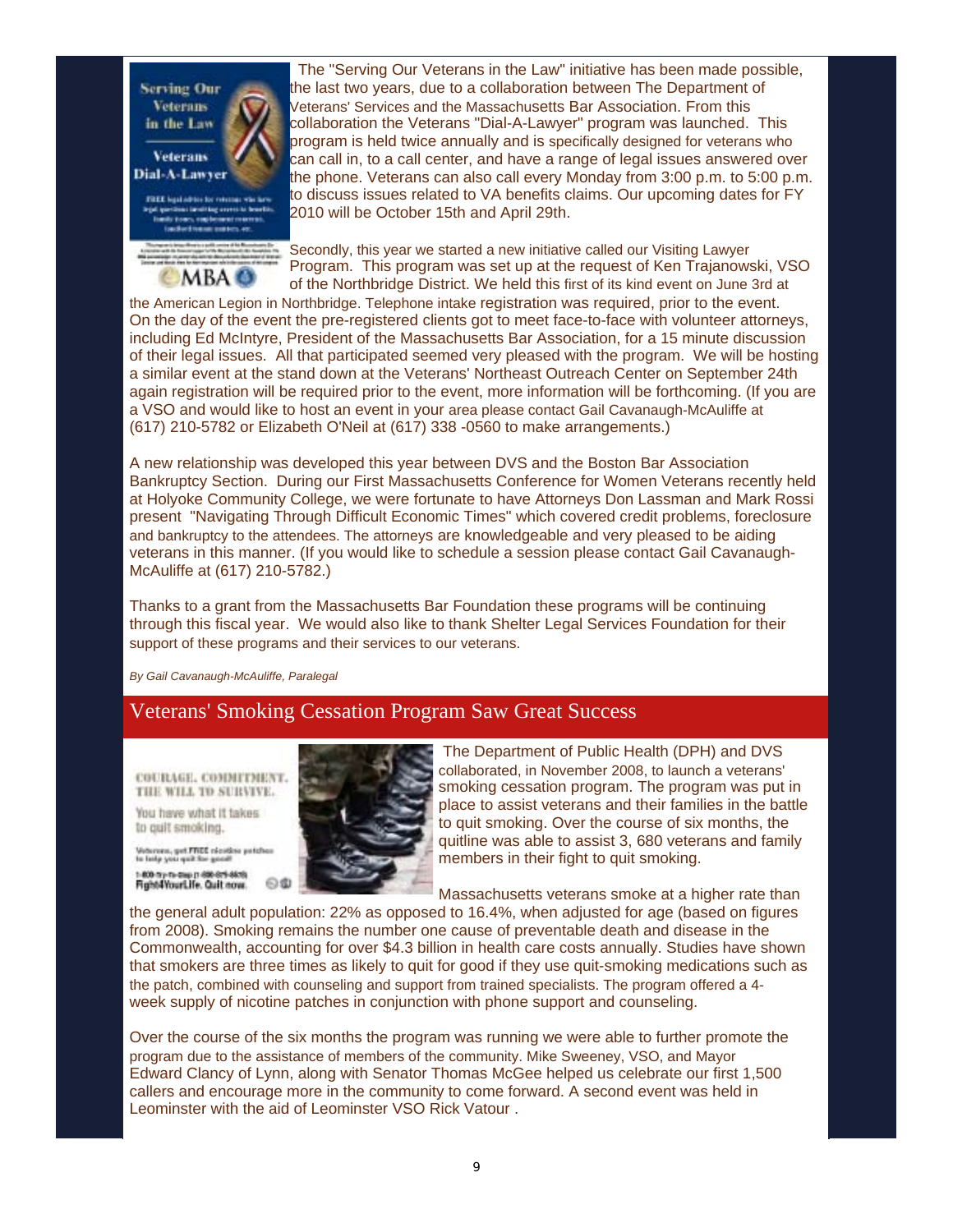Although the DVS/DPH program ended June 30 there is still help available for veterans looking to quit smoking. If you are a veteran, or know a veteran, who is still looking for assistance to quit smoking, we encourage you to contact the VA about their smoking cessation program

*By Cayenne Isaksen, Media and Public Affairs Coordinator*

#### VA Reopening Health Care Enrollment to Thousands of Veterans

 WASHINGTON (June 19, 2009) - The Department of Veterans Affairs (VA), which now has nearly 8 million Veterans enrolled in its award-winning health care system, is poised to welcome nearly 266,000 more Veterans into its medical centers and clinics across the country by expanding access to health care enrollment for certain Veterans who had been excluded due to their income.

"This incremental approach to expanding enrollment ensures that access to VA health care for a greater number of beneficiaries does not sacrifice timely access or quality medical care for those Veterans already enrolled in VA's health care system," Dr. Gerald Cross, VA's Acting Under Secretary for Health, said. "Over the next four years, we hope to provide enrollment to more than 500,000 Veterans."

Under a new regulation effective June 15, VA will enroll Veterans whose income exceeds current means-tested thresholds by up to 10 percent.

These Veterans were excluded from VA health care enrollment when income limits were imposed in 2003 on Veterans with no service-connected disabilities or other special eligibility for care. There is no income limit for Veterans with compensable service-connected disabilities or for Veterans being seen for their service-connected disabilities.

Veterans who have applied for VA health care but were rejected due to income at any point in 2009 will have their applications reconsidered under the new income threshold formula. Those who applied before 2009, but were rejected due to income, must reapply. VA will contact these Veterans through a direct-mail campaign, Veterans service organizations, and a national and regional marketing campaign.

Information about enrollment and an income and assets calculator are available at www.va.gov/healtheligibility. The calculator provides a format in which Veterans enter their household income, number of dependents, and zip codes to see if they may qualify for VA health care enrollment.

In addition to applying online, Veterans may also contact VA's Health Benefits Service Center at 1- 877-222 VETS (1-877-222-8387). Each VA medical center across the country has an enrollment coordinator available to provide Veterans with enrollment and eligibility information.

*VA News Release*

# DVS Graduates of the Supervisor Certificate Program



The EOHHS Center for Staff Development (CSD) has completed two seasons of the new Supervisor Certificate Program (SCP). The CSD describes this program as "an academic and hands on intensive training program designed to help supervisors gain the skills necessary to be a successful supervisor in health and human services."

This Department of Veterans' Services had three graduates from the first class, Winter 2008. They were Anna Costa, Data Entry Supervisor, Charlotte Brindley, Program Coordinator, and Hazel Pryce-Bourramane, Reimbursement

System Analyst. Hazel was also part of the initial planning group, helping to choose the most important skills that supervisors need to use on the job.